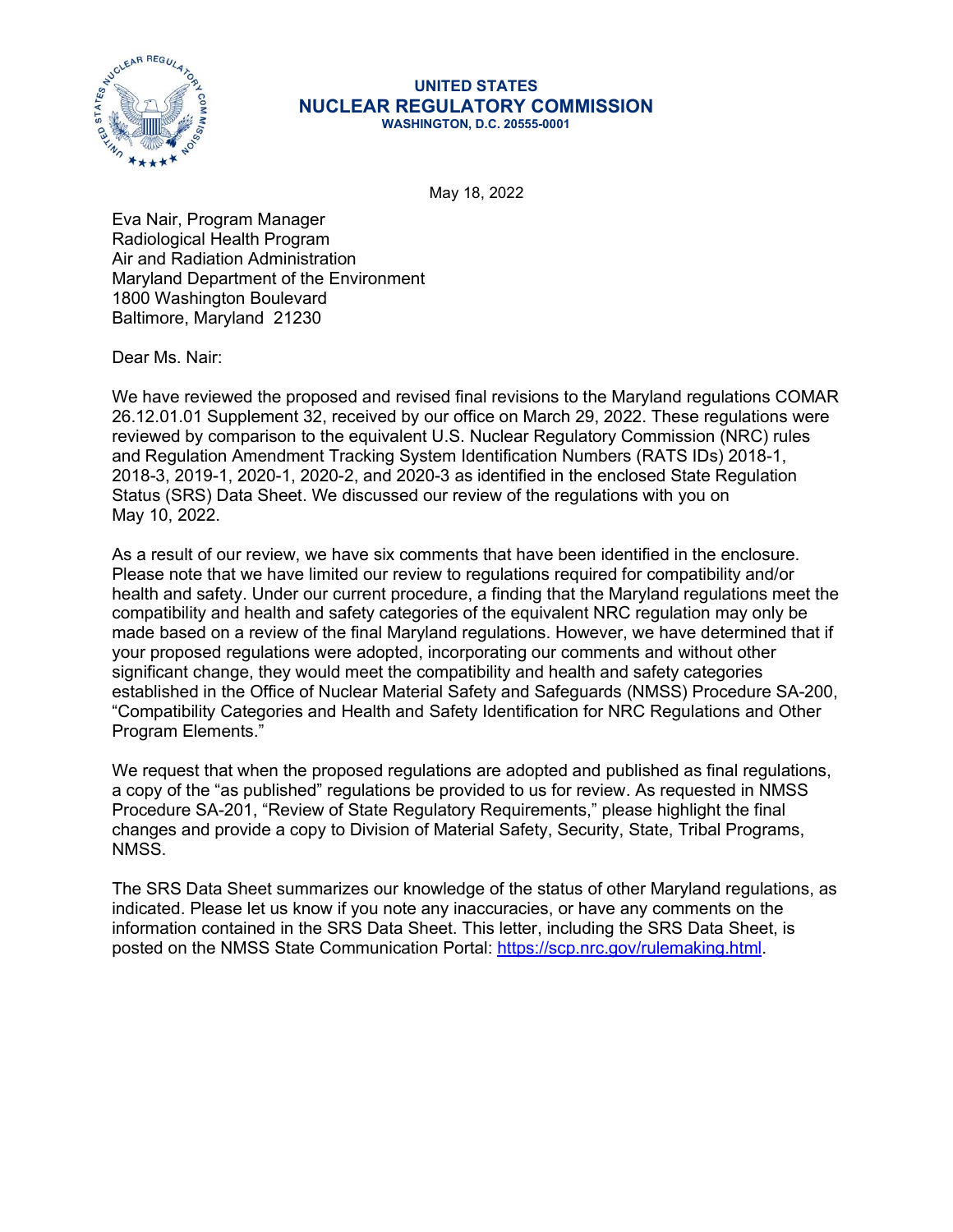E. Nair<br>If you have any questions regarding the comments, the compatibility and health and safety<br>categories, or any of the NRC regulations used in the review, please contact Michelle<br>Beardsley, State Regulation Review Coo If you have any questions regarding the comments, the compatibility and health and safety categories, or any of the NRC regulations used in the review, please contact Michelle Beardsley, State Regulation Review Coordinator, at 301-415-0275 (Michelle.Beardley@nrc.gov) or Farrah Gaskins at 610-337-5143 (Farrah.Gaskins@nrc.gov).

Sincerely, 8: Cland Signed by Anderson, Brian on 05/18/22

Brian C. Anderson, Chief State Agreement and Liaison Programs Branch Division of Materials Safety, Security, State and Tribal Programs Office of Nuclear Material Safety and Safeguards

Enclosures:

1. Compatibility Comments

2. Maryland SRS Data Sheet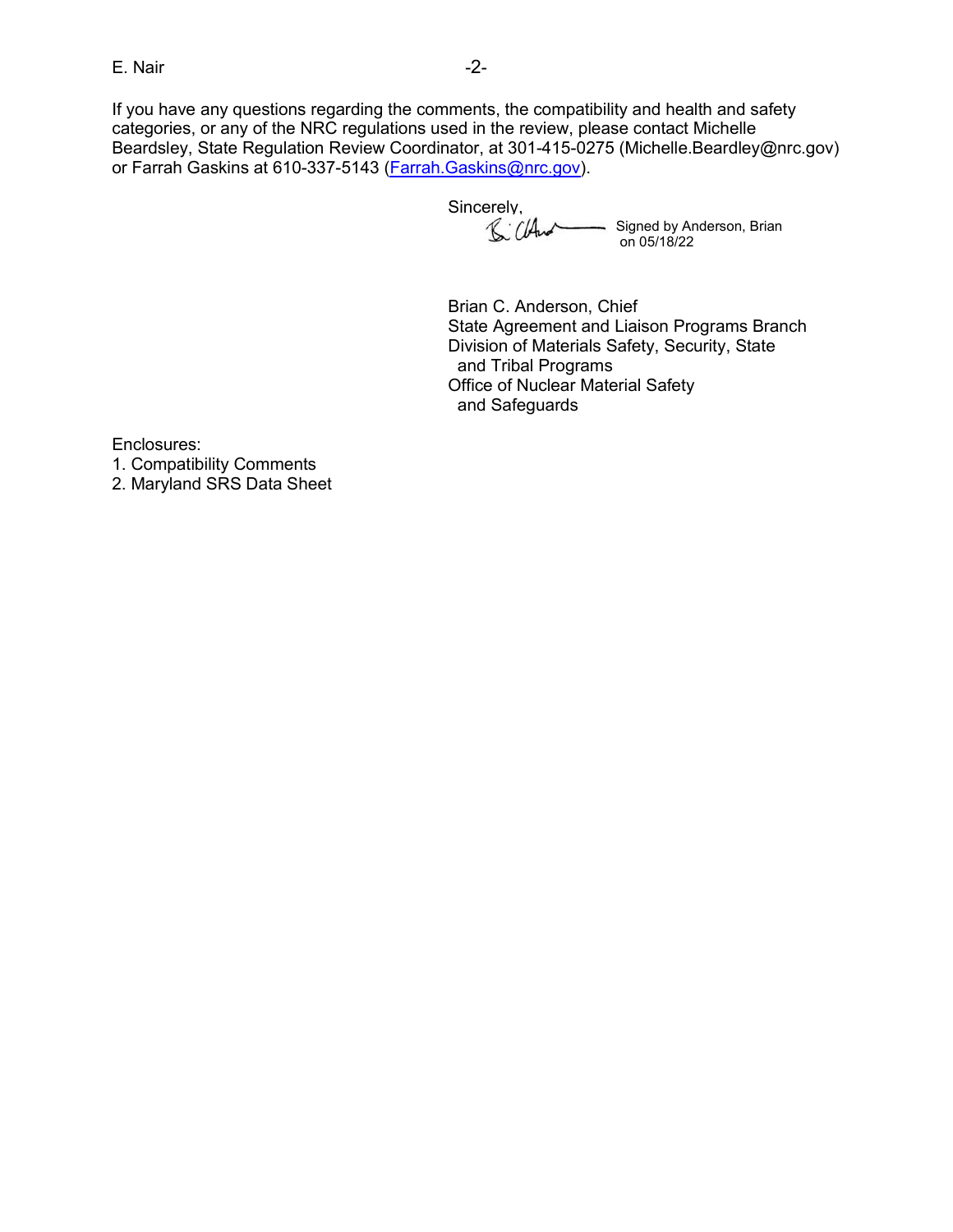# E. Nair -3- SUBJECT: MARYLAND PROPOSED REGULATIONS FOR RATS IDS 2018-3, 2019-1, 2020-1, 2020-2, 2020-3; AND REVISED FINAL REGULATIONS FOR RATS ID 2018-1 DATE May 18, 2022

| E. Nair                                                                                                                                                              |                                              |                                                            | $-3-$      |                  |  |  |  |  |
|----------------------------------------------------------------------------------------------------------------------------------------------------------------------|----------------------------------------------|------------------------------------------------------------|------------|------------------|--|--|--|--|
| SUBJECT: MARYLAND PROPOSED REGULATIONS FOR RATS IDS 2018-3, 2019-1, 2020-1,<br>2020-2, 2020-3; AND REVISED FINAL REGULATIONS FOR RATS ID 2018-1<br>DATE May 18, 2022 |                                              |                                                            |            |                  |  |  |  |  |
| DIR RF (22-30)<br>Maryland File                                                                                                                                      | DISTRIBUTION: SP[05]<br>Farrah Gaskins, RSAO |                                                            |            |                  |  |  |  |  |
|                                                                                                                                                                      |                                              | ADAMS Accession No. ML22097A063 pkg and ML22136A308 letter |            |                  |  |  |  |  |
| <b>OFFICE</b>                                                                                                                                                        | R <sub>l</sub>                               | NMSS/MSST                                                  | <b>OGC</b> | NMSS/MSST        |  |  |  |  |
| <b>NAME</b>                                                                                                                                                          | FGaskins                                     | MBeardsley                                                 | N/A        | <b>BAnderson</b> |  |  |  |  |
| <b>DATE</b>                                                                                                                                                          | 05/18/22                                     | 05/18/22                                                   |            | 05/18/22         |  |  |  |  |
|                                                                                                                                                                      |                                              | <b>OFFICIAL RECORD COPY</b>                                |            |                  |  |  |  |  |
|                                                                                                                                                                      |                                              |                                                            |            |                  |  |  |  |  |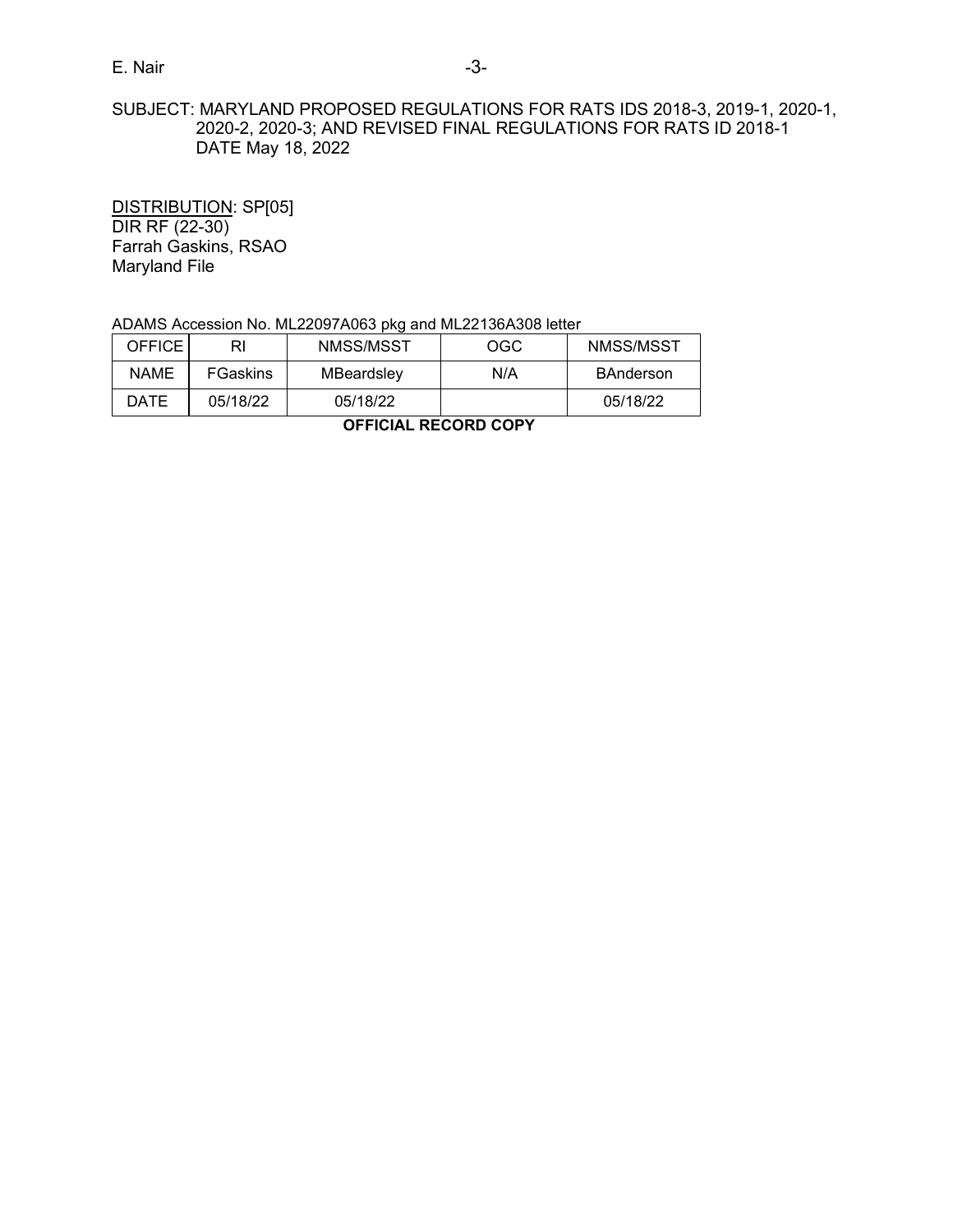# COMPATIBILITY COMMENTS ON MARYLAND PROPOSED REGULATIONS

|                | <b>STATE SECTION</b> | <b>NRC SECTION</b>      | <b>RATS ID</b> | <b>CATEGORY</b> | <b>COMPATIBILITY COMMENTS ON MARYLAND PROPOSED REGULATIONS</b><br><b>SUBJECT and COMMENTS</b>                                                                                                              |
|----------------|----------------------|-------------------------|----------------|-----------------|------------------------------------------------------------------------------------------------------------------------------------------------------------------------------------------------------------|
| 1              | G.690(a)(1)          | § 35.690                | 2020-3         | В               | Training for use of remote<br>afterloader units, teletherapy units,<br>and gamma stereotactic<br>radiosurgery units                                                                                        |
|                |                      |                         |                |                 | Maryland regulations state, "Council<br>on Postgraduate" This should<br>state, "Council on Postdoctoral".                                                                                                  |
|                |                      |                         |                |                 | Maryland needs to make the change<br>indicated above to meet the<br><b>Compatibility Category B designation</b><br>assigned to 10 CFR 35.690.                                                              |
| $\overline{2}$ | D.1201               | \$20.2201(a)(2)<br>(ii) | 2020-3         | $\mathsf{C}$    | Reports of theft or loss of licensed<br>material<br>Maryland omits an equivalent<br>provision to $\S 20.2201(a)(2)(ii)$ .                                                                                  |
|                |                      |                         |                |                 | Maryland needs to include the<br>equivalent of 10 CFR 20.2201(a)(2)<br>(ii) in order to meet the Compatibility<br>Category C designation assigned to<br>10 CFR 20.2201(a)(2)(ii).                          |
| 3              | D.1202               | \$20.2202(d)(2)         | 2020-3         | $\mathsf{C}$    | <b>Notification of incidents</b><br>Maryland omits an equivalent<br>provision to § 20.2202(d)(2).                                                                                                          |
|                |                      |                         |                |                 | Maryland needs to include the<br>equivalent of 10 CFR 20.2202(d)(2) in<br>order to meet the Compatibility<br>Category C designation assigned to<br>10 CFR 20.2202(d)(2).                                   |
| 4              | D.1211               | \$30.50(c)(1)           | 2020-3         | $\mathsf{C}$    | <b>Reporting Requirements</b><br>Maryland omits an equivalent<br>provision to $\S$ 30.50(c)(1).<br>Maryland needs to include the<br>equivalent of 10 CFR 30.50(c)(1) in<br>order to meet the Compatibility |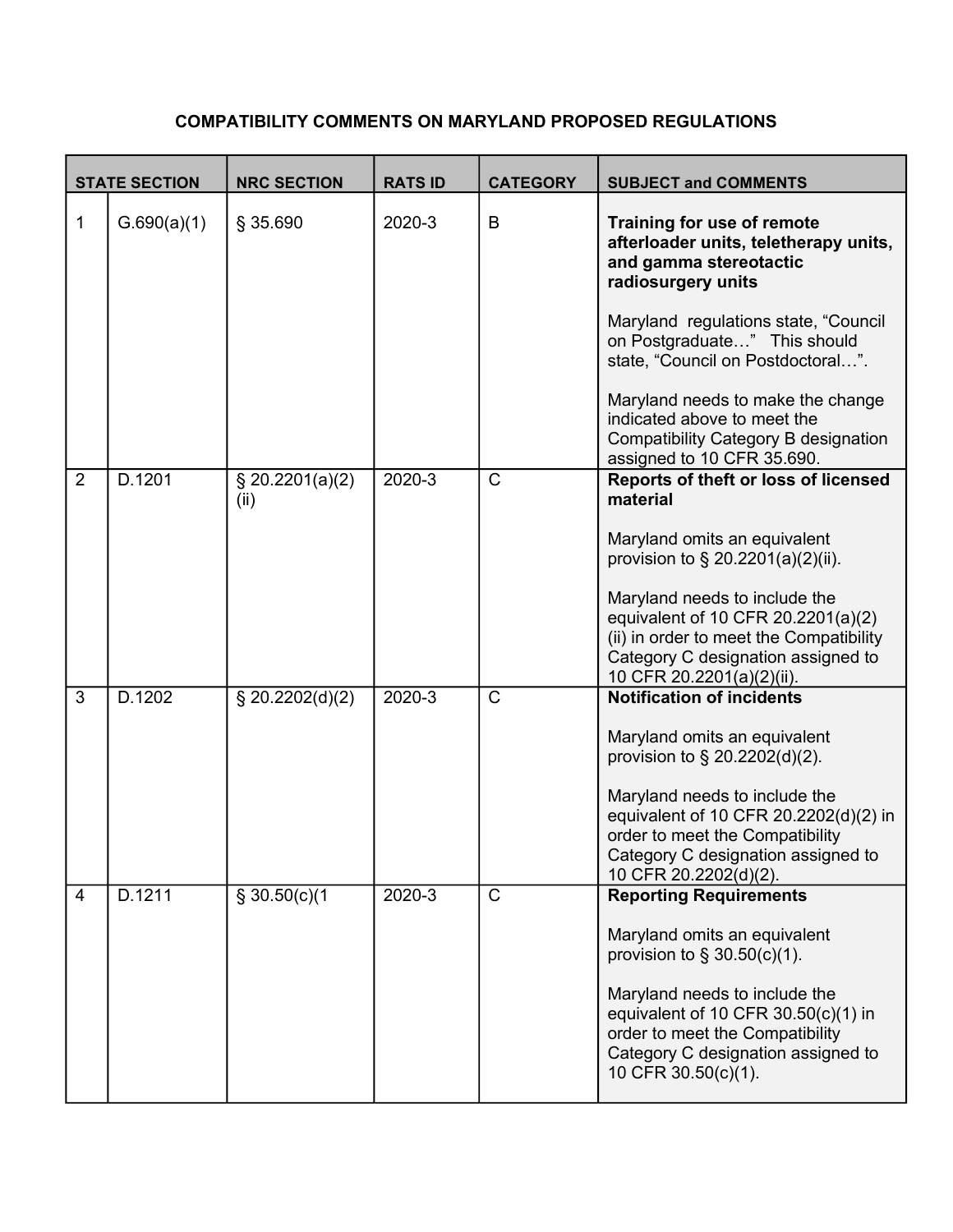|   | <b>STATE SECTION</b> | <b>NRC SECTION</b> | <b>RATS ID</b> | <b>CATEGORY</b> | <b>SUBJECT and COMMENTS</b>                                                                                                                                                                                                                                                                                                                                                                                                                                                                                    |
|---|----------------------|--------------------|----------------|-----------------|----------------------------------------------------------------------------------------------------------------------------------------------------------------------------------------------------------------------------------------------------------------------------------------------------------------------------------------------------------------------------------------------------------------------------------------------------------------------------------------------------------------|
| 5 |                      | $§$ 40.60(c)(1)    | 2020-3         | $\mathsf{C}$    | <b>Reporting requirements</b><br>Maryland stated there is no equivalent<br>COMAR to meet this regulation. This<br>regulation addresses reporting<br>requirements for source material.<br>Maryland needs to submit equivalent<br>provisions to 10 CFR $40.60(c)(1)$ or<br>confirm that reporting of these<br>materials are included in D.1211, to<br>meet the Compatibility Category C<br>designation assigned to 10 CFR<br>40.60(c)(1)                                                                         |
| 6 |                      | $\S$ 70.50(c)(1)   | 2020-3         | C               | <b>General provisions and scope</b><br>Maryland stated there is no applicable<br>COMAR to meet this regulation. This<br>regulation addresses reporting<br>requirements for special nuclear<br>material (which includes depleted<br>uranium as shielding).<br>Maryland needs to submit equivalent<br>provisions to 10 CFR $70.50(c)(1)$ or<br>confirm that reporting of these<br>materials are included in D.1211, to<br>meet the Compatibility Category C<br>designation assigned to 10 CFR<br>$70.50(c)(1)$ . |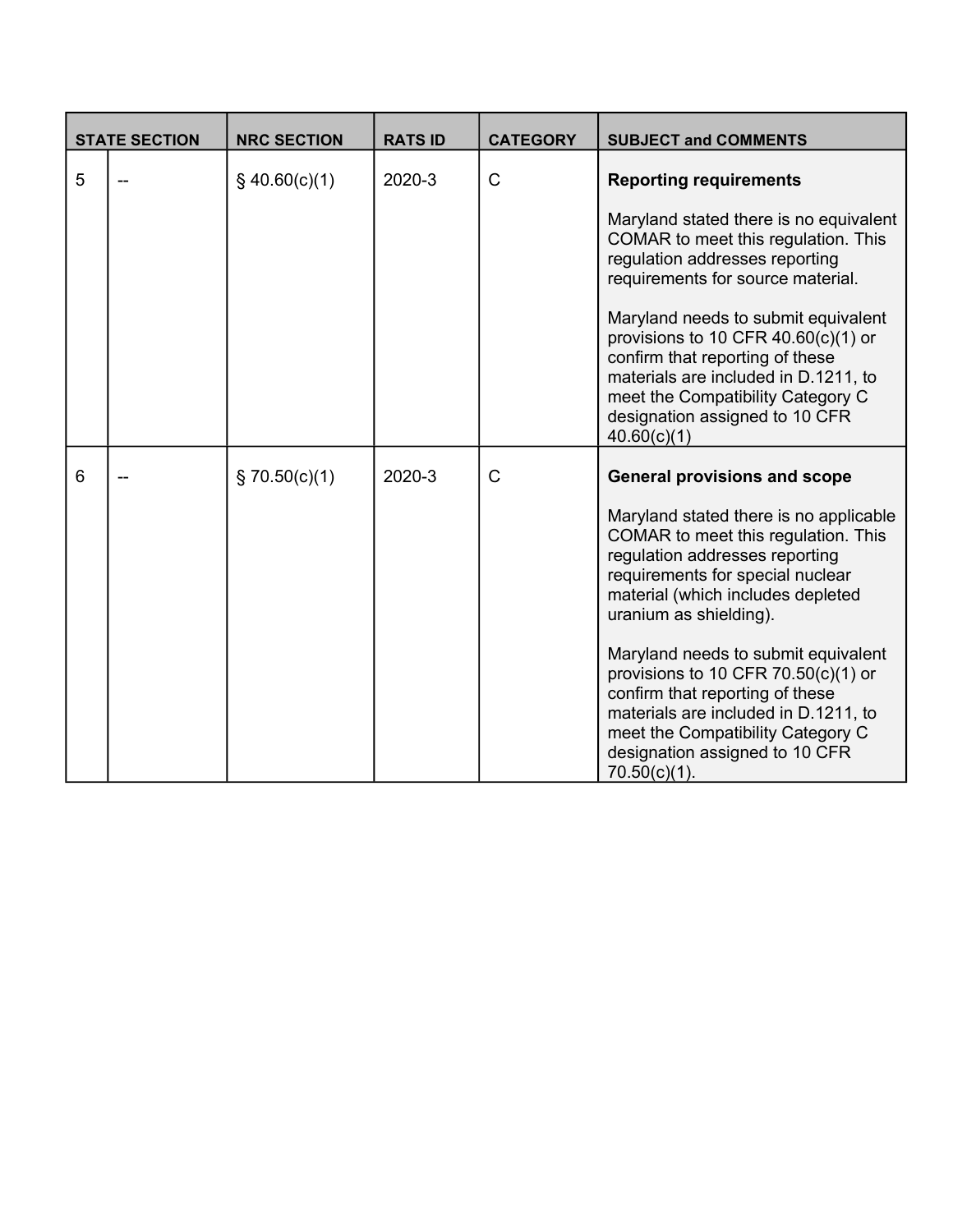# **STATE REGULATION STATUS**

**State: Maryland Tracking Ticket Number: 22-30 Date: May 18, 2022**

## **[ # amendment(s) reviewed identified by a \* at the beginning of the equivalent NRC requirement.]**

| <b>RATS ID</b> | <b>NRC Chronology Identification</b>                                                                                                                         | Date Due for<br><b>State Adoption</b> | Incoming<br>Letter  | Outgoing<br>Package       | <b>Notes</b>                                                                                 |
|----------------|--------------------------------------------------------------------------------------------------------------------------------------------------------------|---------------------------------------|---------------------|---------------------------|----------------------------------------------------------------------------------------------|
| 1991-1         | Safety Requirements for Radiographic Equipment<br>Part 34<br>55 FR 843<br>(Superceded by 1997-5)                                                             | 01/10/1994                            | Final               | No Comments<br>09/09/1995 | Maryland has adopted Final<br>Regulations equivalent to RATS ID:<br>1997-5.                  |
| 1991-2         | <b>ASNT Certification of Radiographers</b><br>Part 34<br>56 FR 11504<br>(Superceded by 1997-5)                                                               | none                                  | Final               | No Comments<br>09/09/1995 | Maryland has adopted Final<br>Regulations equivalent to RATS ID:<br>1997-5.                  |
| 1991-3         | <b>Standards for Protection Against Radiation</b><br>Part 20<br>56 FR 23360; 56 FR 61352; 57 FR 38588; 57 FR<br>57877; 58 FR 67657; 59 FR 41641; 60 FR 20183 | 01/01/1994                            | Final               | No Comments<br>02/28/1997 |                                                                                              |
| 1991-4         | Notification of Incidents<br>Parts 20, 30, 31, 34, 39, 40, 70<br>56 FR 64980                                                                                 | 10/15/1994                            | Final               | No Comments<br>04/15/1998 |                                                                                              |
| 1992-1         | Quality Management Program and<br>Misadministrations<br>Part 35<br>56 FR 34104<br>(Superceded by 2002-2)                                                     | 01/27/1995                            | Final               | No Comments<br>09/09/1995 | Maryland has not yet adopted Final<br>Regulations equivalent to RATS ID:<br>$2002 - 2.$      |
| 1992-2         | Eliminating the Recordkeeping Requirements<br>for Departures from Manufacturer's Instructions<br>Parts 30, 35<br>57 FR 45566                                 | none                                  | <b>Not Required</b> | <b>Not Required</b>       | These regulation changes are not<br>required to be adopted for purposes<br>of Compatibility. |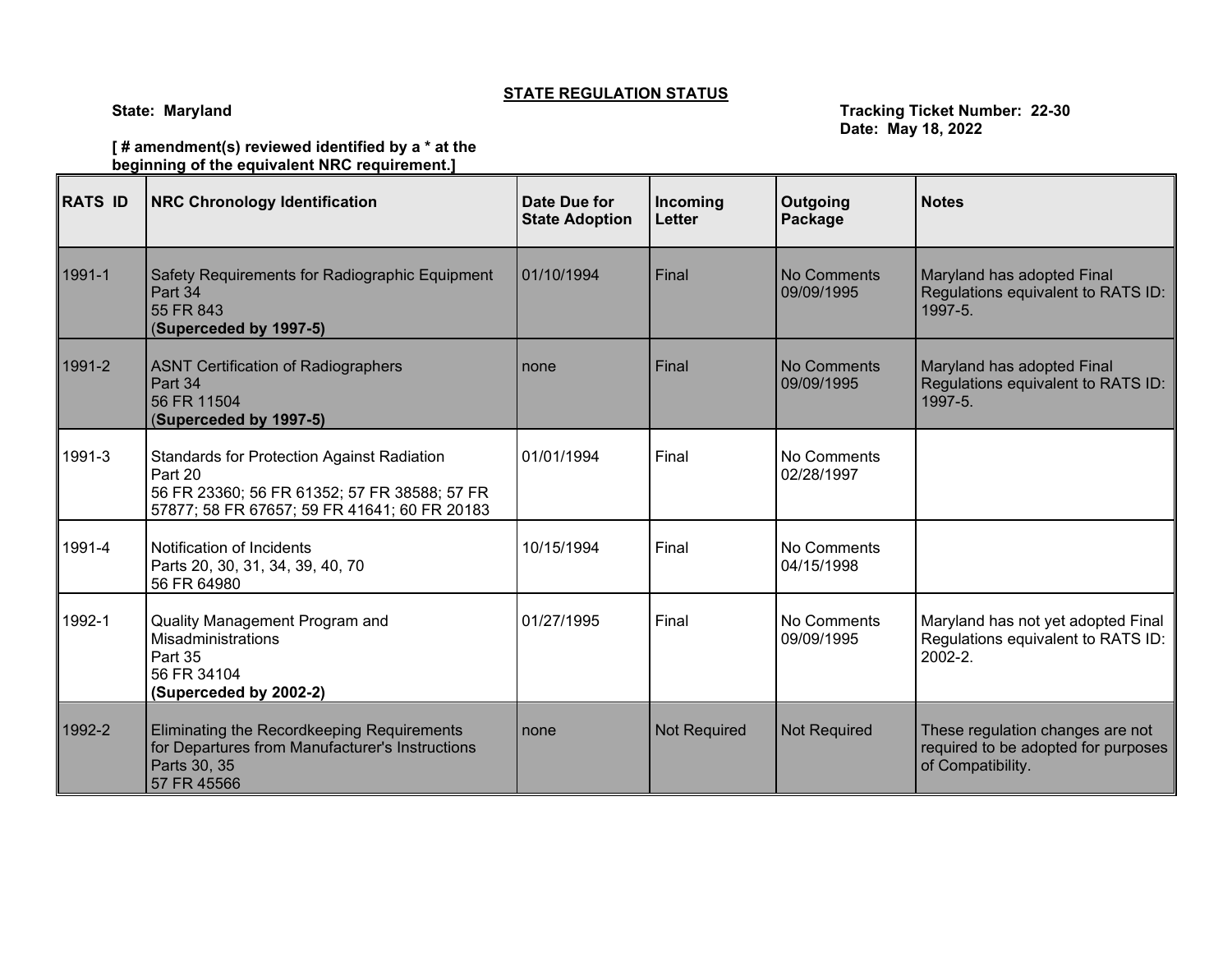| <b>RATS ID</b> | <b>NRC Chronology Identification</b>                                                                                                                           | Date Due for<br><b>State Adoption</b> | Incoming<br><b>Letter</b>   | Outgoing<br>Package       | <b>Notes</b>                                                                                 |
|----------------|----------------------------------------------------------------------------------------------------------------------------------------------------------------|---------------------------------------|-----------------------------|---------------------------|----------------------------------------------------------------------------------------------|
| 1993-1         | Decommissioning Recordkeeping and License<br>Termination: Documentation Additions [Restricted<br>areas and spill sites]<br>Parts 30, 40<br>58 FR 39628         | 10/25/1996                            | Final                       | No Comments<br>10/19/1995 |                                                                                              |
| 1993-2         | Licensing and Radiation Safety Requirements for<br><b>Irradiators</b><br>Part 36<br>58 FR 7715                                                                 | 07/01/1996                            | Final                       | No Comments<br>03/20/1997 |                                                                                              |
| 1993-3         | Definition of Land Disposal and Waste Site QA<br>Program<br>Part 61<br>58 FR 33886                                                                             | 07/22/1996                            | Not Applicable <sup>1</sup> | Not Applicable            | Maryland does not have any<br>licensees subject to these<br>regulations. (See SECY-95-112)   |
| 1994-1         | Self-Guarantee as an Additional Financial<br>Mechanism<br>Parts 30, 40, 70<br>58 FR 68726; 59 FR 1618                                                          | none                                  | <b>Not Required</b>         | <b>Not Required</b>       | These regulation changes are not<br>required to be adopted for purposes<br>of Compatibility. |
| 1994-2         | Uranium Mill Tailings Regulations: Conforming<br><b>NRC Requirements to EPA Standards</b><br>Part 40<br>59 FR 28220                                            | 07/01/1997                            | Not Applicable              | Not Applicable            | Maryland does not have authority to<br>regulate this material under its<br>Agreement.        |
| 1994-3         | Timeliness in Decommissioning Material Facilities<br>Parts 30, 40, 70<br>59 FR 36026                                                                           | 08/15/1997                            | Final                       | No Comments<br>08/08/2000 |                                                                                              |
| 1995-1         | Preparation, Transfer for Commercial Distribution,<br>and Use of Byproduct Material for Medical Use<br>Parts 30, 32, 35<br>59 FR 61767; 59 FR 65243; 60 FR 322 | 01/01/1998                            | Final                       | No Comments<br>08/08/2000 |                                                                                              |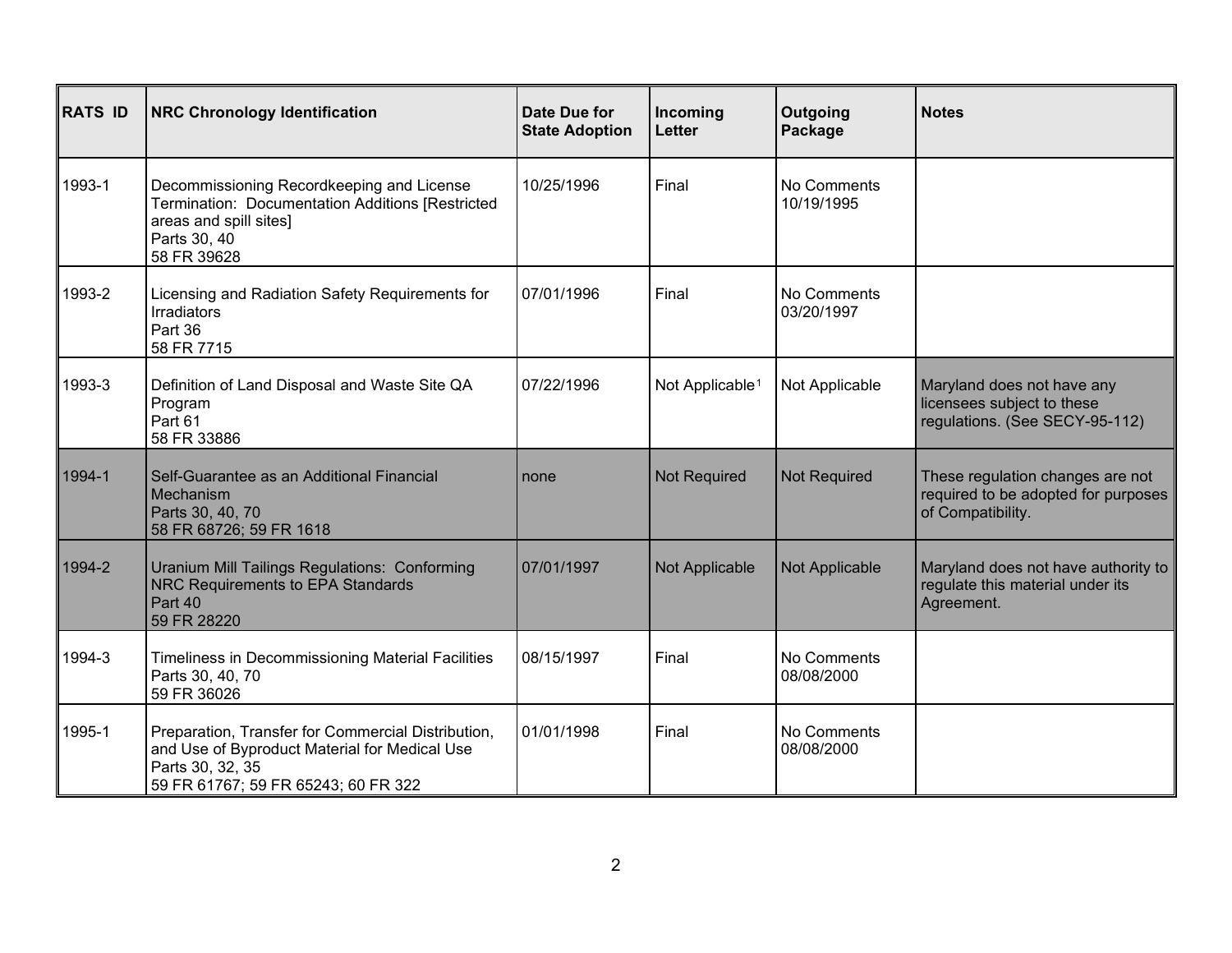| <b>RATS ID</b> | <b>NRC Chronology Identification</b>                                                                                                        | <b>Date Due for</b><br><b>State Adoption</b> | Incoming<br>Letter | Outgoing<br>Package       | <b>Notes</b>                                                                                    |
|----------------|---------------------------------------------------------------------------------------------------------------------------------------------|----------------------------------------------|--------------------|---------------------------|-------------------------------------------------------------------------------------------------|
| 1995-2         | Frequency of Medical Examinations for Use of<br><b>Respiratory Protection Equipment</b><br>Part 20<br>60 FR 7900                            | 03/13/1998                                   | Final              | No Comments<br>11/03/1997 |                                                                                                 |
| 1995-3         | Low-Level Waste Shipment Manifest Information<br>and Reporting<br>Parts 20, 61<br>60 FR 15649; 60 FR 25983                                  | 03/01/1998                                   | Final              | No Comments<br>12/28/1997 |                                                                                                 |
| 1995-4         | Performance Requirements for Radiography<br>Equipment<br>Part 34<br>60 FR 28323<br>(Superceded by 1997-5)                                   | 06/30/1998                                   | Final              | No Comments<br>08/08/2000 | Maryland has adopted Final<br>Regulations equivalent to RATS ID:<br>1997-5.                     |
| 1995-5         | Radiation Protection Requirements: Amended<br>Definitions and Criteria<br>Parts 19, 20<br>60 FR 36038                                       | 08/14/1998                                   | Final              | No Comments<br>08/08/2000 |                                                                                                 |
| 1995-6         | <b>Clarification of Decommissioning Funding</b><br>Requirements<br>Parts 30, 40, 70<br>60 FR 38235                                          | 11/24/1998                                   | Final              | No Comments<br>08/08/2000 |                                                                                                 |
| 1995-7         | Medical Administration of Radiation and Radioactive<br><b>Materials</b><br>Parts 20, 35<br>60 FR 48623<br>(Superceded by 2002-2 and 2005-2) | 10/20/1998                                   | Final              | No Comments<br>08/08/2000 | Maryland has not yet adopted Final<br>Regulations equivalent to RATS<br>IDs: 2002-2 and 2005-2. |
| 1996-1         | Compatibility with the International Atomic Energy<br>Agency<br>Part 71<br>60 FR 50248; 61 FR 28724<br>(Superceded by 2004-1)               | 04/01/1999                                   | Final              | No Comments<br>08/08/2000 | Maryland has not yet adopted Final<br>Regulations Equivalent to RATS ID:<br>2004-1.             |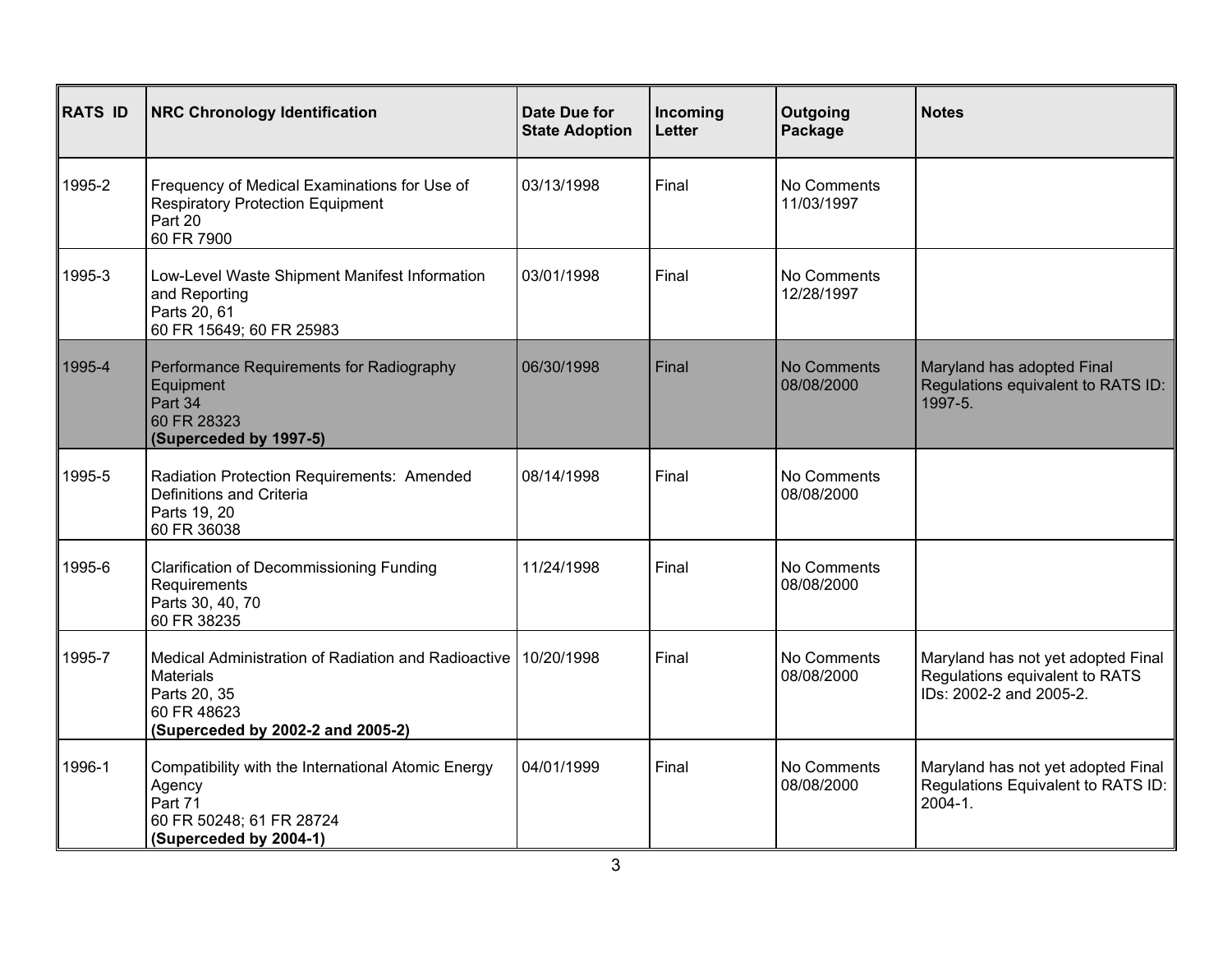| <b>RATS ID</b> | <b>NRC Chronology Identification</b>                                                                                                                      | Date Due for<br><b>State Adoption</b> | Incoming<br>Letter   | Outgoing<br>Package                      | <b>Notes</b>                                                                                                  |
|----------------|-----------------------------------------------------------------------------------------------------------------------------------------------------------|---------------------------------------|----------------------|------------------------------------------|---------------------------------------------------------------------------------------------------------------|
| 1996-2         | One Time Extension of Certain Byproduct, Source<br>and Special Nuclear Materials Licenses<br>Parts 30, 40, 70<br>61 FR 1109                               | 02/15/1999                            | <b>Not Required</b>  | <b>Not Required</b>                      | These regulation changes are not<br>required to be adopted for purposes<br>of Compatibility.                  |
| 1996-3         | <b>Termination or Transfer of Licensed Activities:</b><br>Record keeping Requirements<br>Parts 20, 30, 40, 61, 70<br>61 FR 24669                          | 06/17/1999                            | Final                | No Comments<br>08/08/2000                |                                                                                                               |
| 1997-1         | Resolution of Dual Regulation of Airborne Effluents<br>of Radioactive Materials; Clean Air Act<br>Part 20<br>61 FR 65120                                  | 01/9/2000                             | Final<br>ML051380408 | No Comments<br>06/27/2005<br>ML051800055 |                                                                                                               |
| 1997-2         | Recognition of Agreement State Licenses in Areas<br>Under Exclusive Federal Jurisdiction Within an<br><b>Agreement State</b><br>Part 150<br>62 FR 1662    | 02/27/2000                            | Final<br>ML051380408 | No Comments<br>06/27/2005<br>ML051800055 |                                                                                                               |
| 1997-3         | Criteria for the Release of Individuals Administered<br>Radioactive Material<br>Parts 20, 35<br>62 FR 4120                                                | 05/29/2000                            | Final<br>ML021120426 | No Comments<br>05/10/2002<br>ML021340513 |                                                                                                               |
| 1997-4         | <b>Fissile Material Shipments and Exemptions</b><br>Part 71<br>62 FR 5907<br>(Superceded by 2004-1)                                                       | 02/10/2000                            | <b>Not Required</b>  | <b>Not Required</b>                      | These regulation changes are not<br>required to be adopted for purposes<br>of Compatibility. (See STP-97-078) |
| 1997-5         | Licenses for Industrial Radiography and Radiation<br>Safety Requirements for Industrial Radiography<br>Operations<br>Parts 30, 34, 71, 150<br>62 FR 28947 | 06/27/2000                            | Final<br>ML021120426 | No Comments<br>05/10/2002<br>ML021340513 |                                                                                                               |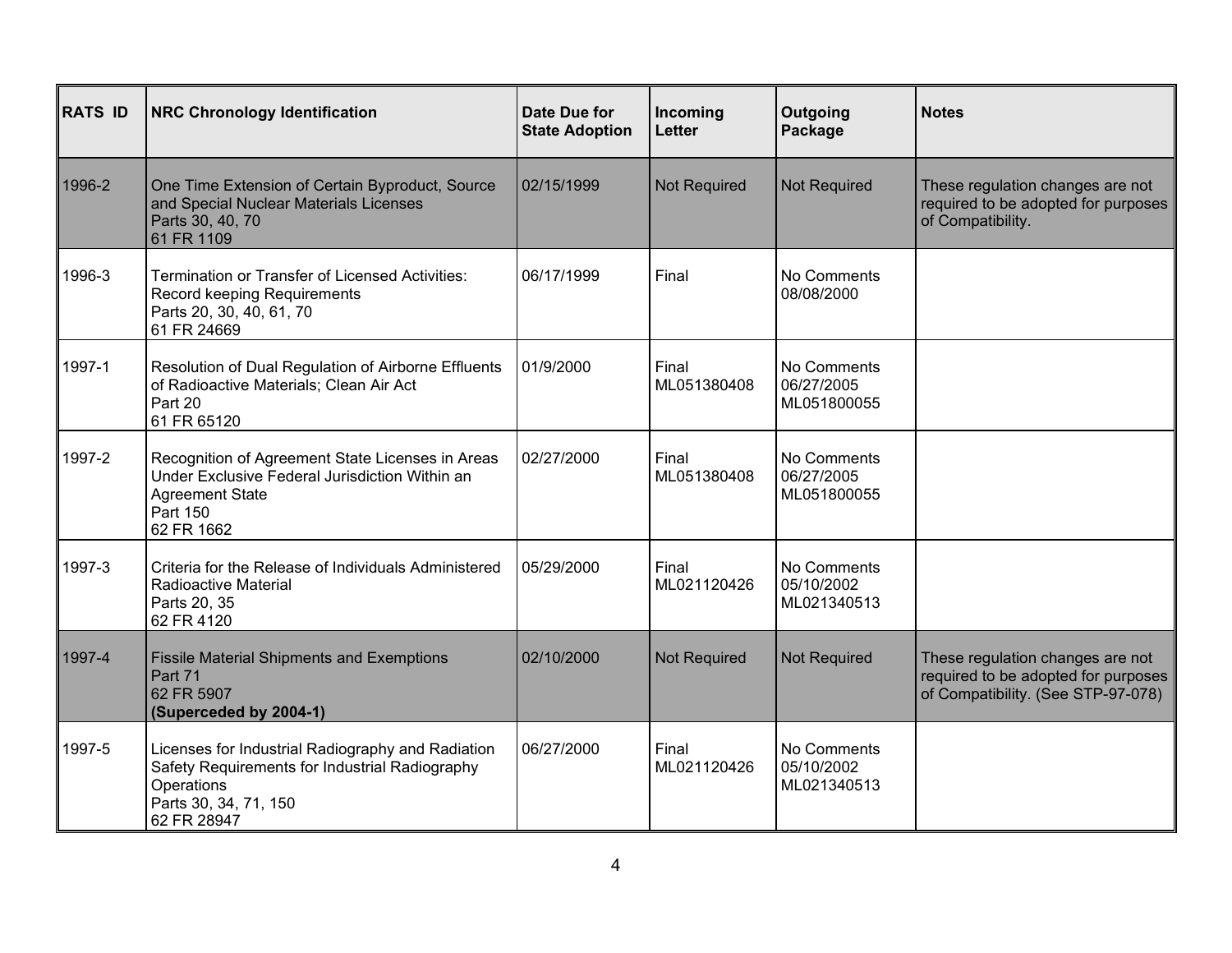| <b>RATS ID</b> | <b>NRC Chronology Identification</b>                                                                                                         | Date Due for<br><b>State Adoption</b> | Incoming<br><b>Letter</b> | Outgoing<br>Package                      | <b>Notes</b>                                                                                                  |
|----------------|----------------------------------------------------------------------------------------------------------------------------------------------|---------------------------------------|---------------------------|------------------------------------------|---------------------------------------------------------------------------------------------------------------|
| 1997-6         | Radiological Criteria for License Termination<br>Parts 20, 30, 40, 70<br>62 FR 39057                                                         | 08/20/2000                            | Final<br>ML021120426      | No Comments<br>05/10/2002<br>ML021340513 |                                                                                                               |
| 1997-7         | Exempt Distribution of a Radioactive Drug<br>Containing One Micro curie of Carbon-14 Urea<br>Part 30<br>62 FR 63634                          | 01/02/2001                            | Final<br>ML051380408      | No Comments<br>06/27/2005<br>ML051800055 |                                                                                                               |
| 1998-1         | Deliberate Misconduct by Unlicensed Persons<br>Parts 30, 40, 61, 70, 71, 150<br>63 FR 1890; 63 FR 13773                                      | 02/12/2001                            | Final<br>ML051380408      | No Comments<br>06/27/2005<br>ML051800055 |                                                                                                               |
| 1998-2         | Self-Guarantee of Decommissioning Funding by<br>Nonprofit and Non-Bond-Issuing Licensees<br>Parts 30, 40, 70<br>63 FR 29535                  | 07/01/2001                            | <b>Not Required</b>       | <b>Not Required</b>                      | These regulation changes are not<br>required to be adopted for purposes<br>of Compatibility.                  |
| 1998-3         | License Term for Medical Use Licenses<br>Part 35<br>63 FR 31604<br>(Superceded by 2002-2)                                                    | 07/10/2001                            | <b>Not Required</b>       | <b>Not Required</b>                      | These regulation changes are not<br>required to be adopted for purposes<br>of Compatibility. (See STP-98-074) |
| 1998-4         | Licenses for Industrial Radiography and Radiation<br>Safety Requirements for Industrial Radiographic<br>Operations<br>Part 34<br>63 FR 37059 | 07/09/2001                            | Final<br>ML051100241      | No Comments<br>05/13/2005<br>ML051360003 |                                                                                                               |
| 1998-5         | Minor Corrections, Clarifying Changes, and a Minor<br>Policy Change<br>Parts 20, 32, 35, 36, 39<br>63 FR 39477; 63 FR 45393                  | 10/26/2001                            | Final<br>ML051100241      | No Comments<br>05/13/2005<br>ML051360003 |                                                                                                               |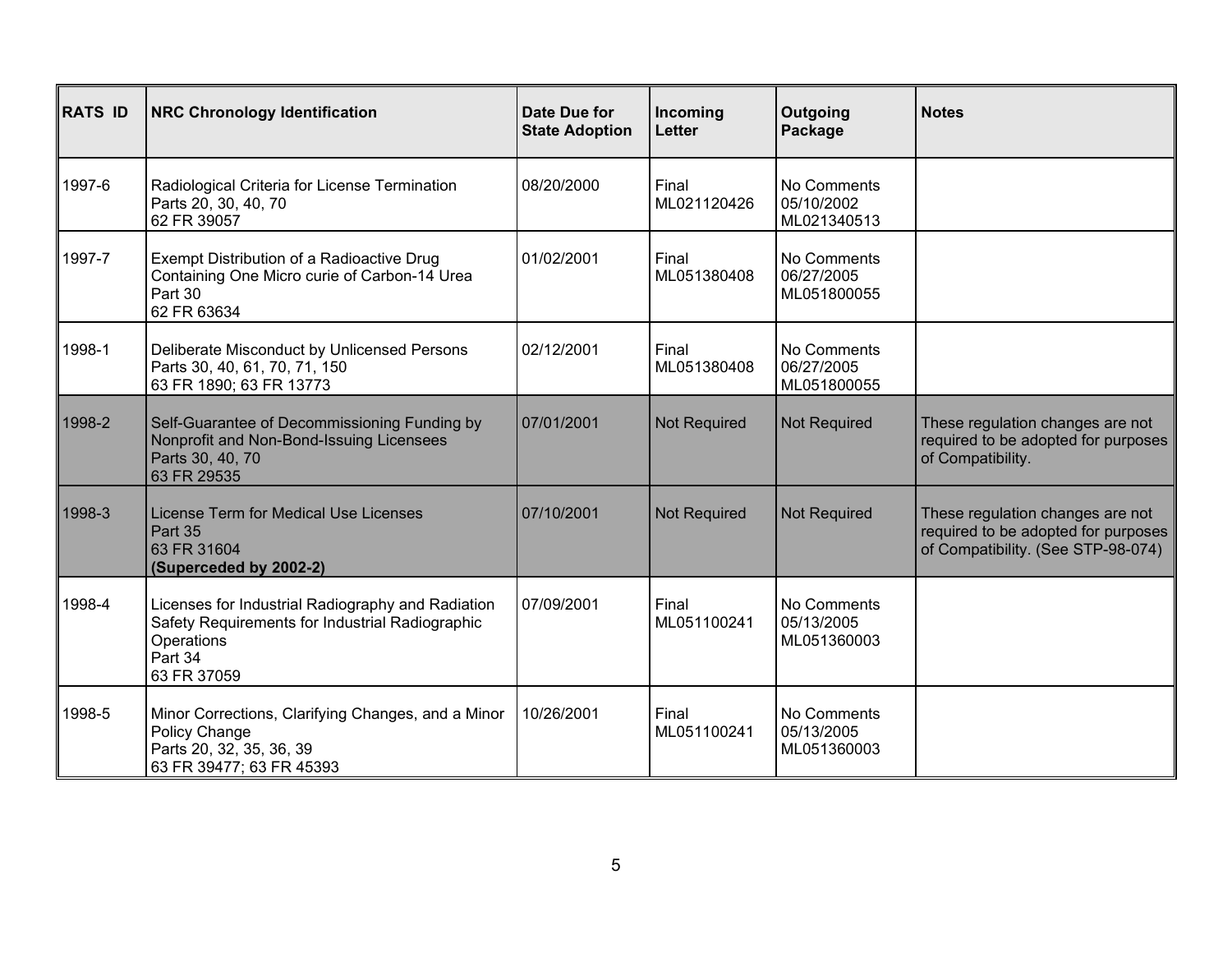| <b>RATS ID</b> | <b>NRC Chronology Identification</b>                                                                                                                         | Date Due for<br><b>State Adoption</b> | Incoming<br><b>Letter</b> | Outgoing<br>Package                      | <b>Notes</b>                                                                                 |
|----------------|--------------------------------------------------------------------------------------------------------------------------------------------------------------|---------------------------------------|---------------------------|------------------------------------------|----------------------------------------------------------------------------------------------|
| 1998-6         | Transfer for Disposal and Manifests: Minor<br><b>Technical Conforming Amendment</b><br>Part 20<br>63 FR 50127                                                | 11/20/2001                            | Final<br>ML051100241      | No Comments<br>05/13/2005<br>ML051360003 |                                                                                              |
| 1999-1         | Radiological Criteria for License Termination of<br><b>Uranium Recovery Facilities</b><br>Part 40<br>64 FR 17506                                             | 06/11/2002                            | Not Applicable            | Not applicable                           | Maryland does not have authority to<br>regulate this material under its<br>Agreement.        |
| 1999-2         | Requirements for Those Who Possess Certain<br>Industrial Devices Containing Byproduct Material to<br>Provide Requested Information<br>Part 31<br>64 FR 42269 | 10/04/2002                            | Not Required              | <b>Not Required</b>                      | These regulation changes are not<br>required to be adopted for purposes<br>of Compatibility. |
| 1999-3         | Respiratory Protection and Controls to Restrict<br>Internal Exposure<br>Part 20<br>64 FR 54543; 64 FR 55524                                                  | 02/02/2003                            | Final<br>ML051100241      | No Comments<br>05/13/2005<br>ML051360003 |                                                                                              |
| 2000-1         | Energy Compensation Sources for Well Logging<br>and Other Regulatory Clarifications<br>Part 39<br>65 FR 20337                                                | 05/17/2003                            | Final<br>ML051100241      | No Comments<br>05/13/2005<br>ML051360003 |                                                                                              |
| 2000-2         | <b>New Dosimetry Technology</b><br>Parts 34, 36, 39<br>65 FR 63750                                                                                           | 01/08/2004                            | Final<br>ML071710580      | No Comments<br>09/04/2007<br>ML072470495 |                                                                                              |
| 2001-1         | Requirements for Certain Generally Licensed<br>Industrial Devices Containing Byproduct Material<br>Parts 30, 31, 32<br>65 FR 79162                           | 02/16/2004                            | Final<br>ML071980288      | No Comments<br>08/03/2007<br>ML072210120 |                                                                                              |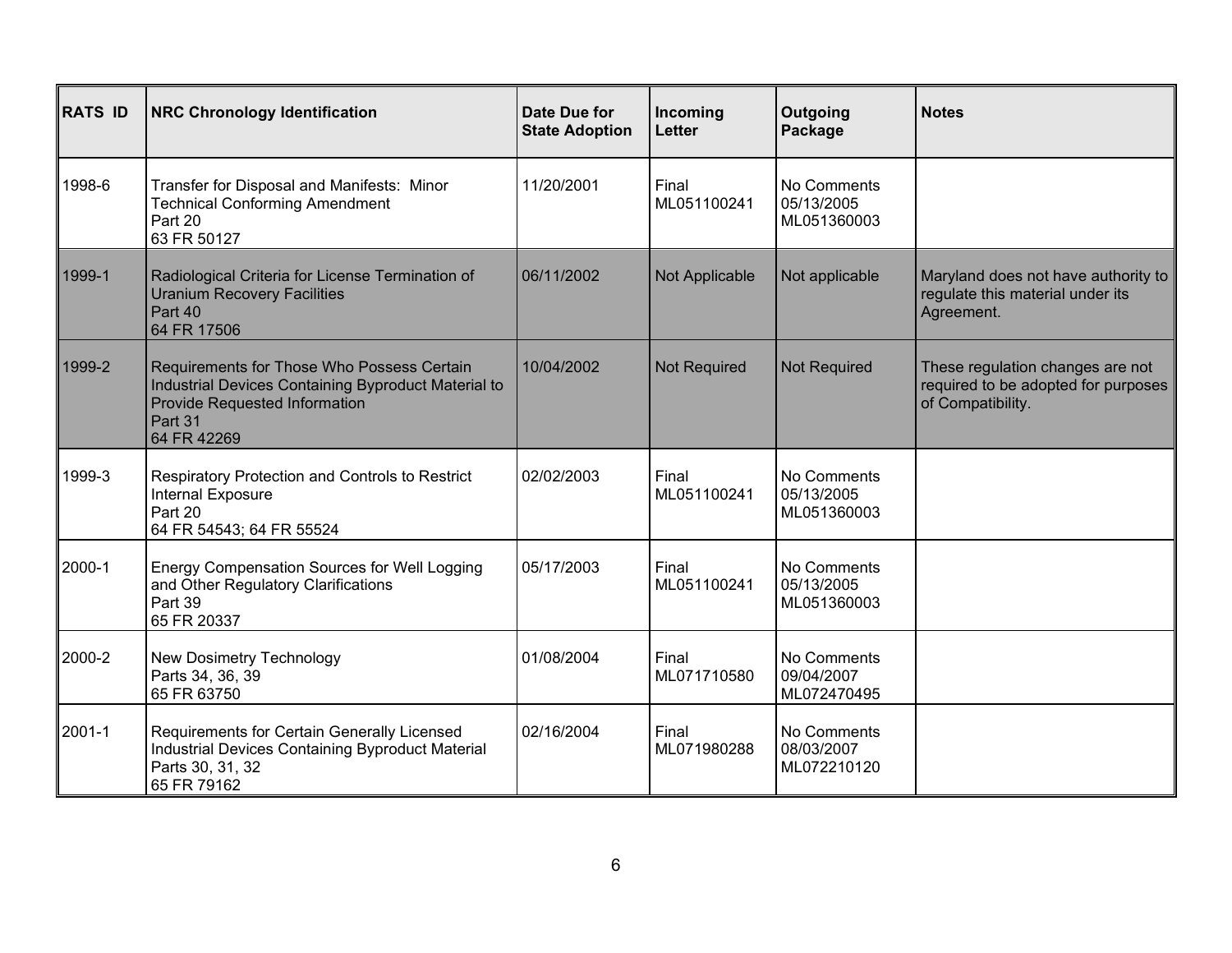| <b>RATS ID</b> | <b>NRC Chronology Identification</b>                                                                                              | <b>Date Due for</b><br><b>State Adoption</b> | Incoming<br>Letter                  | Outgoing<br>Package                      | <b>Notes</b> |
|----------------|-----------------------------------------------------------------------------------------------------------------------------------|----------------------------------------------|-------------------------------------|------------------------------------------|--------------|
| 2002-1         | Revision of the Skin Dose Limit<br>Part 20<br>67 FR 16298                                                                         | 04/05/2005                                   | Final<br>ML071710580                | No Comments<br>09/04/2007<br>ML072470495 |              |
| 2002-2         | Medical Use of Byproduct Material<br>Parts 20, 32, 35<br>67 FR 20249                                                              | 10/24/2005                                   | Final<br>ML083290007                | No Comments<br>12/23/2008<br>ML083460488 |              |
| 2003-1         | <b>Financial Assurance for Materials Licensees</b><br>Parts 30, 40, 70<br>68 FR 57327                                             | 12/03/2006                                   | Final<br>ML071710580                | No Comments<br>09/04/2007<br>ML072470495 |              |
| 2004-1         | Compatibility With IAEA Transportation Safety<br>Standards and Other Transportation Safety<br>Amendments<br>Part 71<br>69 FR 3697 | 10/01/2007                                   | Final<br>ML093500525                | No Comments<br>01/27/2010<br>ML100140061 |              |
| 2005-1         | Security Requirements for Portable Gauges<br><b>Containing Byproduct Material</b><br>Part 30<br>70 FR 2001                        | 07/11/2008                                   | Final<br>ML083290007                | No Comments<br>12/23/2008<br>ML083460488 |              |
| 2005-2         | Medical Use of Byproduct Material - Recognition of<br><b>Specialty Boards</b><br>Part 35<br>70 FR 16336; 71 FR 1926               | 04/29/2008                                   | Final<br>ML083290007                | No Comments<br>12/23/2008<br>ML083460488 |              |
| 2005-3         | Increased Controls for Risk-Significant Radioactive<br>Sources (NRC Order EA-05-090)<br>70 FR 72128                               | 12/01/2005                                   | License<br>Condition<br>ML053040172 | No Comments<br>11/01/2005<br>ML053050373 |              |
| 2006-1         | <b>Minor Amendments</b><br>Parts 20, 30, 32, 35, 40 and 70<br>71 FR 15005                                                         | 03/27/2009                                   | Final<br>ML093500525                | No Comments<br>01/27/2010<br>ML100140061 |              |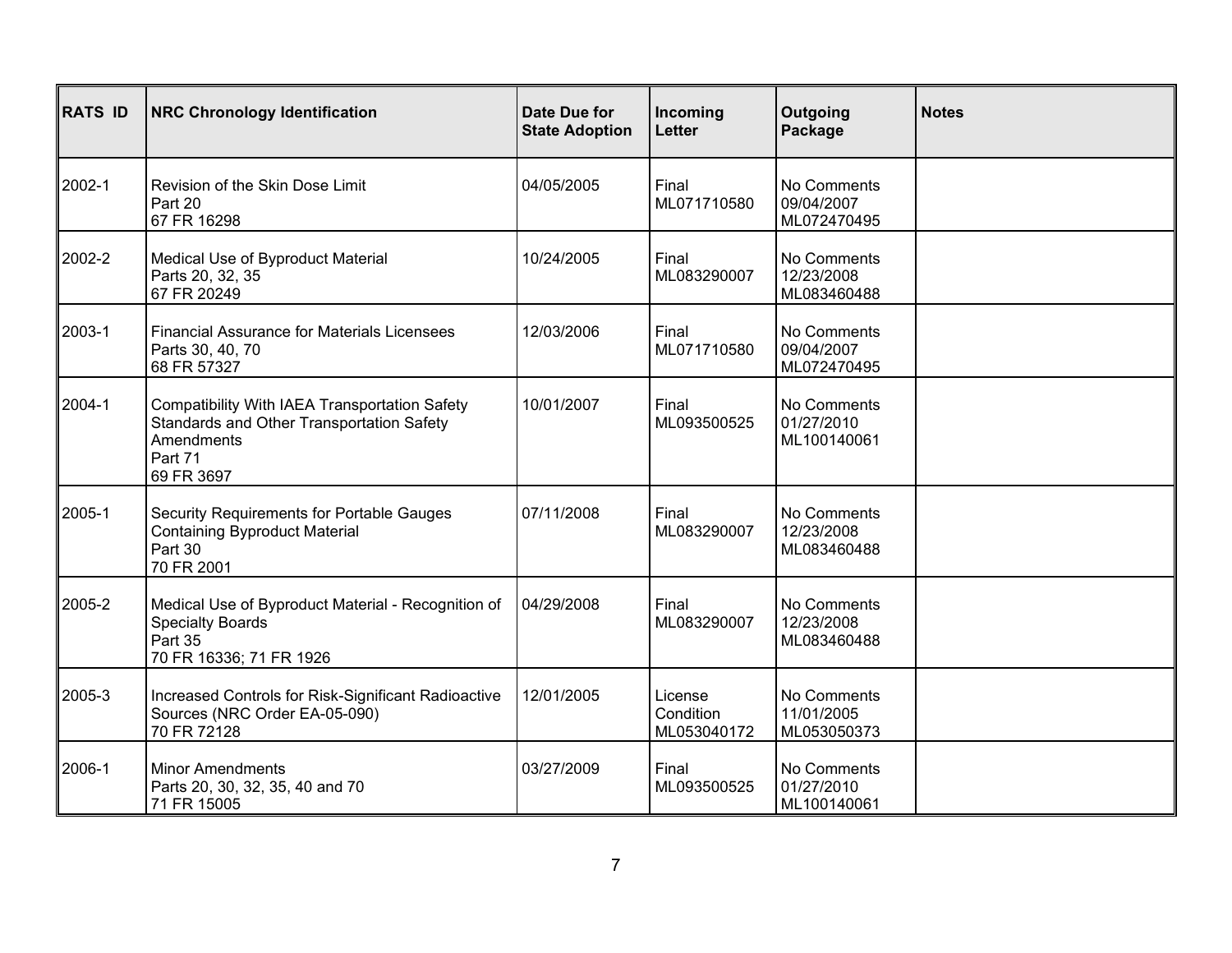| <b>RATS ID</b> | <b>NRC Chronology Identification</b>                                                                                                                                                         | Date Due for<br><b>State Adoption</b> | Incoming<br>Letter                                          | Outgoing<br>Package                                                                | <b>Notes</b> |
|----------------|----------------------------------------------------------------------------------------------------------------------------------------------------------------------------------------------|---------------------------------------|-------------------------------------------------------------|------------------------------------------------------------------------------------|--------------|
| 2006-2         | National Source Tracking System - Serialization<br>Requirements<br>Part 32 with reference to Part 20 Appendix E<br>71 FR 65685                                                               | 02/06/2007                            | Final<br>ML093500525                                        | No Comments<br>01/27/2010<br>ML100140061                                           |              |
| 2006-3         | <b>National Source Tracking System</b><br>Part 20<br>71 FR 65685, 72 FR 59162                                                                                                                | 01/31/2009                            | Final<br>ML112260004<br>License<br>Condition<br>ML083390004 | No Comment<br>09/22/2011<br>ML112411249<br>No Comment<br>12/11/2008<br>ML083390024 |              |
| 2007-1         | Medical Use of Byproduct Material - Minor<br><b>Corrections and Clarifications</b><br>Parts 32 and 35<br>72 FR 45147, 54207                                                                  | 10/29/2010                            | Final<br>ML093500525                                        | No Comments<br>01/27/2010<br>ML100140061                                           |              |
| 2007-2         | Exemptions From Licensing, General Licenses, and<br>Distribution of Byproduct Material: Licensing and<br><b>Reporting Requirements</b><br>Parts 30, 31, 32, 150<br>72 FR 58473               | 12/17/2010                            | Final<br>ML112260004                                        | No Comment<br>09/22/2011<br>ML112411249                                            |              |
| 2007-3         | Requirements for Expanded Definition of Byproduct<br>Material<br>Parts 20, 30, 31, 32, 33, 35, 61, 150<br>72 FR 55864                                                                        | 11/30/2010                            | Final<br>ML113310005                                        | No Comments<br>01/10/2012<br>ML113530474                                           |              |
| 2007-4         | Order Imposing Fingerprinting Requirements and<br>Criminal History Records Check Requirements for<br>Unescorted Access to Certain Radioactive Material<br>NRC Order EA-07-305<br>72 FR 70901 | 06/05/2008                            | License<br>Condition<br>ML081160371                         | No Comments<br>05/02/2008<br>ML081230186                                           |              |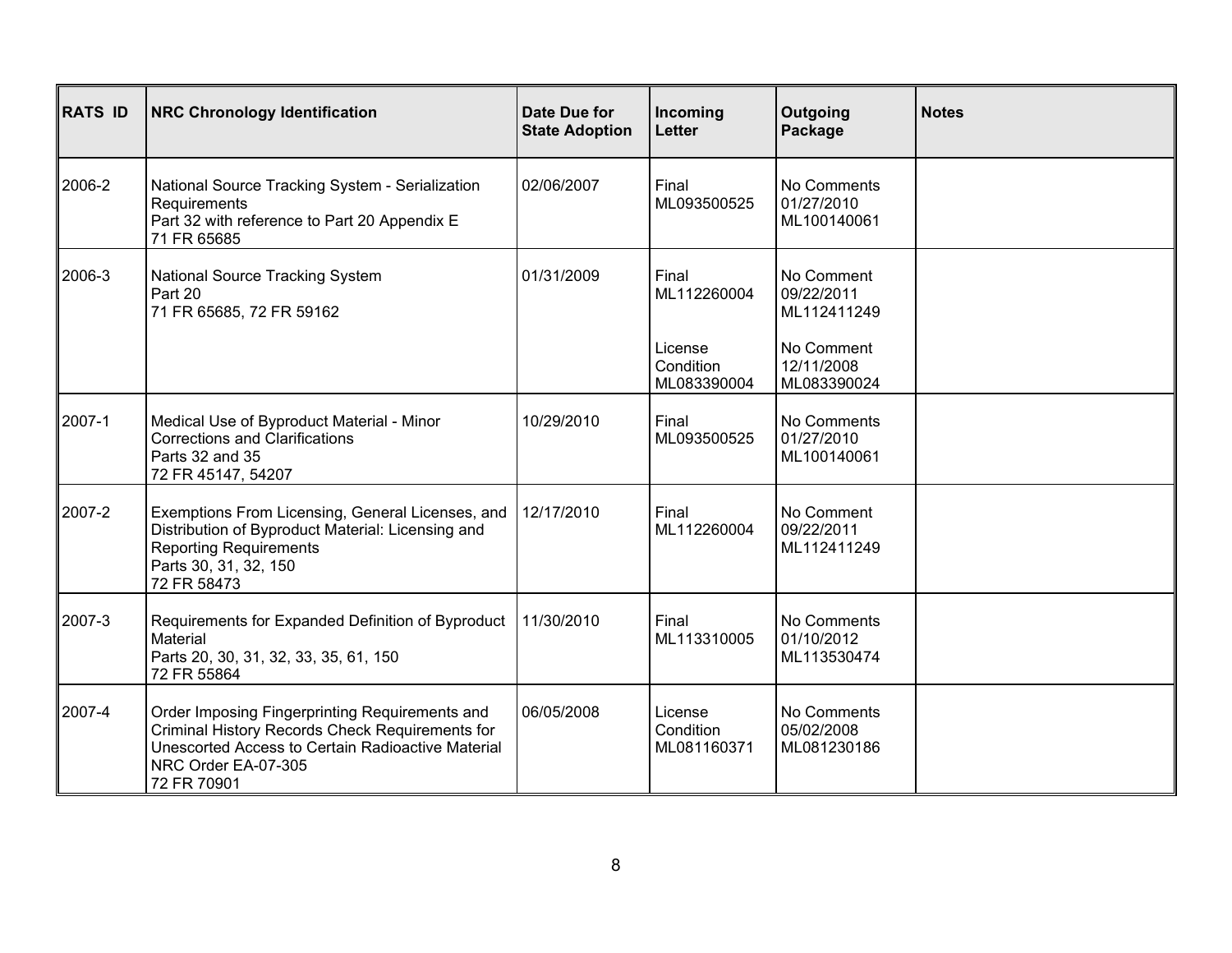| <b>RATS ID</b> | <b>NRC Chronology Identification</b>                                                                                   | Date Due for<br><b>State Adoption</b> | Incoming<br><b>Letter</b>           | Outgoing<br>Package                      | <b>Notes</b> |
|----------------|------------------------------------------------------------------------------------------------------------------------|---------------------------------------|-------------------------------------|------------------------------------------|--------------|
| 2008-1         | Occupational Dose Records, Labeling Containers,<br>and Total Effective Dose Equivalent<br>Parts 19, 20<br>72 FR 68043  | 02/15/2011                            | Final<br>ML113310005                | No Comments<br>01/10/2012<br>ML113530474 |              |
| 2009-1         | Medical Use of Byproduct Material - Authorized<br><b>User Clarification</b><br>Part 35<br>74 FR 33901                  | 09/28/2012                            | Final<br>ML13061A002                | No Comments<br>03/28/2013<br>ML13070A113 |              |
| $2011 - 1$     | Decommissioning Planning<br>Parts 20, 30, 40, 70<br>76 FR 35512                                                        | 12/17/2015                            | Proposed<br>ML12347A347             | No Comments<br>01/16/2013<br>ML13002A081 |              |
|                |                                                                                                                        |                                       | Final<br>ML15077A029                | Comments<br>05/07/2015<br>ML15077A026    |              |
|                |                                                                                                                        |                                       | <b>Revised Final</b><br>ML21209A039 | No Comments<br>08/08/2021<br>ML21209A028 |              |
| 2011-2         | Licenses, Certifications, and Approvals for Materials<br>Licensees<br>Parts 30, 36, 39, 40, 70, and 150<br>76 FR 56951 | 11/14/2014                            | Proposed<br>ML12347A347             | No Comments<br>01/16/2013<br>ML13002A081 |              |
|                |                                                                                                                        |                                       | Final<br>ML15077A029                | No Comments<br>05/07/2015<br>ML15077A026 |              |
| 2012-1         | Change of Compatibility of 10 CFR 31.5 and 31.6<br>(See RATS ID: 2001-1 for Rule text)<br>77 FR 3640                   | 01/25/2015                            | $R^2$<br>ML13347A977                | Comments<br>01/17/2014<br>ML13347A961    |              |
|                |                                                                                                                        |                                       | <b>Revised Final</b><br>ML15077A977 | No Comments<br>05/07/2015<br>ML15077A026 |              |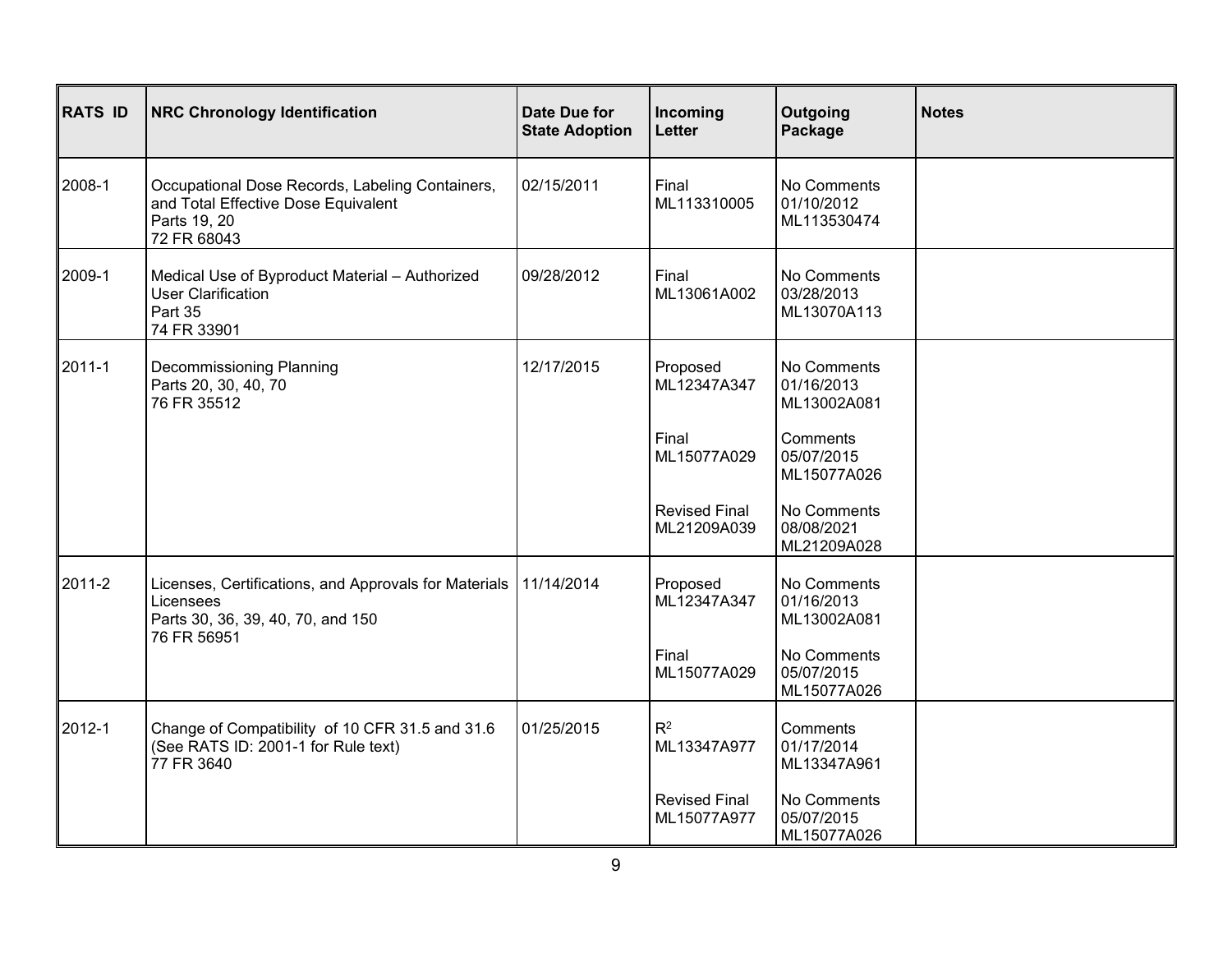| <b>RATS ID</b> | <b>NRC Chronology Identification</b>                                                                                            | Date Due for<br><b>State Adoption</b> | Incoming<br>Letter      | Outgoing<br>Package                      | <b>Notes</b> |
|----------------|---------------------------------------------------------------------------------------------------------------------------------|---------------------------------------|-------------------------|------------------------------------------|--------------|
| 2012-2         | Advance Notification to Native American Tribes of<br>Transportation of Certain Types of Nuclear Waste<br>Part 71<br>77 FR 34194 | 08/10/2015                            | Proposed<br>ML15119A462 | No Comments<br>05/28/2015<br>ML15119A456 |              |
|                |                                                                                                                                 |                                       | Final<br>ML15321A146    | No Comments<br>12/21/2015<br>ML15321A140 |              |
| 2012-3         | <b>Technical Corrections</b><br>Part 30, 34, 40 and 71<br>77 FR 39899                                                           | 08/06/2015                            | Proposed<br>ML13347A977 | No Comments<br>01/17/2014<br>ML13347A961 |              |
|                |                                                                                                                                 |                                       | Final<br>ML15077A029    | No Comments<br>05/07/2015<br>ML15077A026 |              |
| 2012-4         | Requirements for Distribution of Byproduct Material<br>Parts 30, 31, 32, 40 and 70<br>77 FR 43666                               | 10/23/2015                            | Proposed<br>ML14176A138 | Comments<br>08/19/2014<br>ML14171A465    |              |
|                |                                                                                                                                 |                                       | Final<br>ML15281A377    | No Comments<br>11/25/2015<br>ML15281A372 |              |
| 2013-1         | Physical Protection of Byproduct Material, 10 CFR<br>Parts 20, 30, 32, 33, 34, 35, 36, 37, 39, and 71<br>78 FR 16922            | 03/19/2016                            | Proposed<br>ML14356A521 | Comments<br>02/09/2015<br>ML14356A459    |              |
|                |                                                                                                                                 |                                       | Final<br>ML15281A377    | No Comments<br>11/25/2015<br>ML15281A372 |              |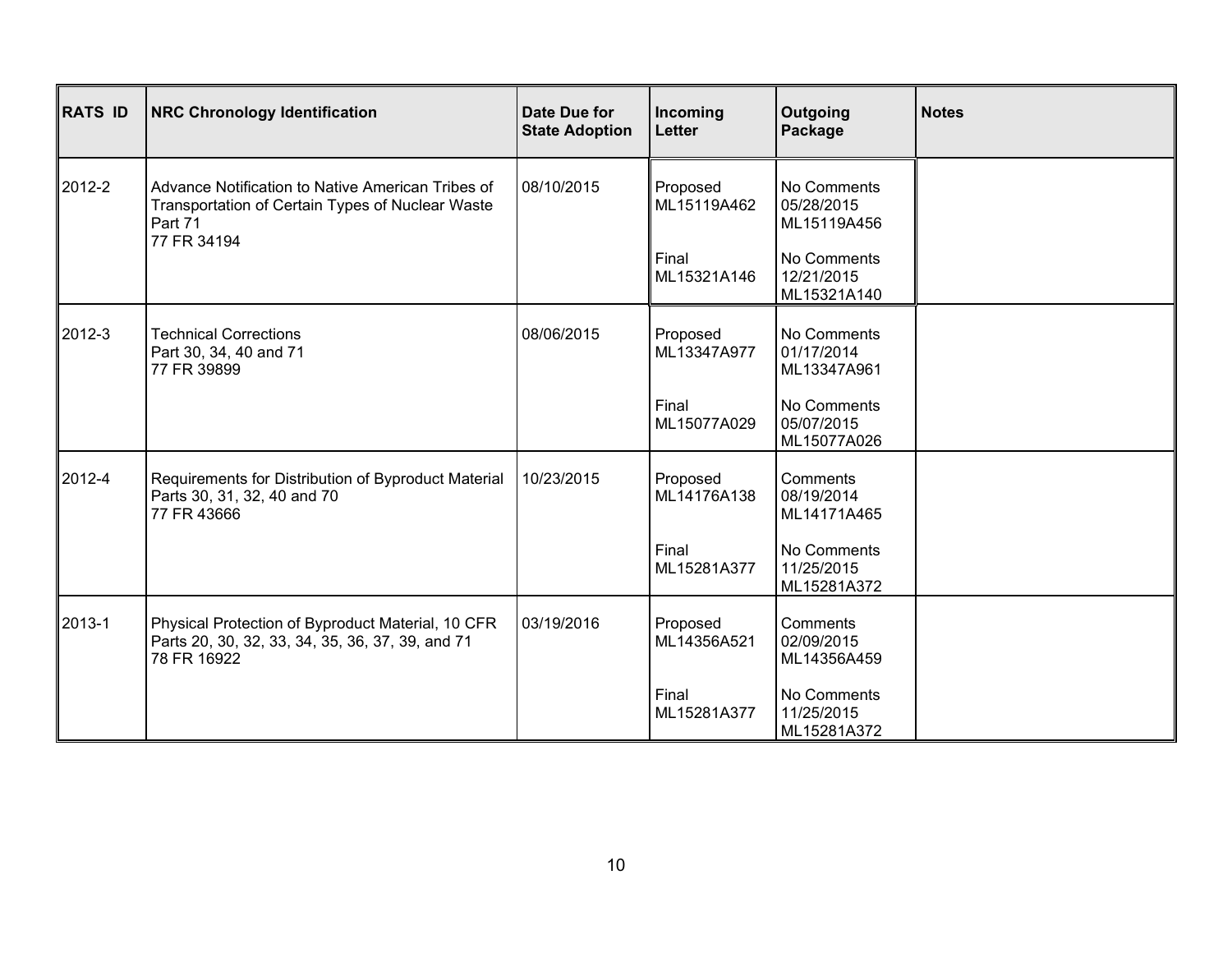| <b>RATS ID</b> | <b>NRC Chronology Identification</b>                                                                                                                                           | Date Due for<br><b>State Adoption</b> | Incoming<br>Letter                  | Outgoing<br>Package                      | <b>Notes</b> |
|----------------|--------------------------------------------------------------------------------------------------------------------------------------------------------------------------------|---------------------------------------|-------------------------------------|------------------------------------------|--------------|
| 2013-2         | Distribution of Source Material to Exempt Persons<br>and to General Licensees and Revision of<br>General License and Exemptions, 10 CFR Parts 30,<br>40, and 70<br>78 FR 32310 | 08/27/2016                            | Proposed<br>ML15119A462             | No Comments<br>05/28/2015<br>ML15119A456 |              |
|                |                                                                                                                                                                                |                                       | Final<br>ML15321A146                | No Comments<br>12/21/2015<br>ML15321A140 |              |
| 2015-1         | Domestic Licensing of Special Nuclear Material -<br>Written Reports and Clarifying Amendments<br>Part 70<br>79 FR 57721, 80 FR 143                                             | 01/26/2018                            | Proposed<br>ML16109A104             | No Comments<br>05/16/2016<br>ML16109A072 |              |
|                |                                                                                                                                                                                |                                       | Final<br>ML16334A253                | No Comments<br>01/24/2017<br>ML16334A248 |              |
|                |                                                                                                                                                                                |                                       | <b>Revised Final</b><br>ML18142B495 | No Comments<br>06/06/2018<br>ML18142B494 |              |
| 2015-2         | Safeguards Information - Modified Handling<br>Categorization, Change for Materials Facilities<br>Parts 30, 37, 73, and 150                                                     | 01/28/2018                            | Proposed<br>ML16109A104             | No Comments<br>05/16/2016<br>ML16109A072 |              |
|                | 79 FR 58664, 80 FR 3865                                                                                                                                                        |                                       | Final<br>ML16334A253                | No Comments<br>01/24/2017<br>ML16334A248 |              |
|                |                                                                                                                                                                                |                                       | <b>Revised Final</b><br>ML18142B495 | No Comments<br>06/06/2018<br>ML18142B494 |              |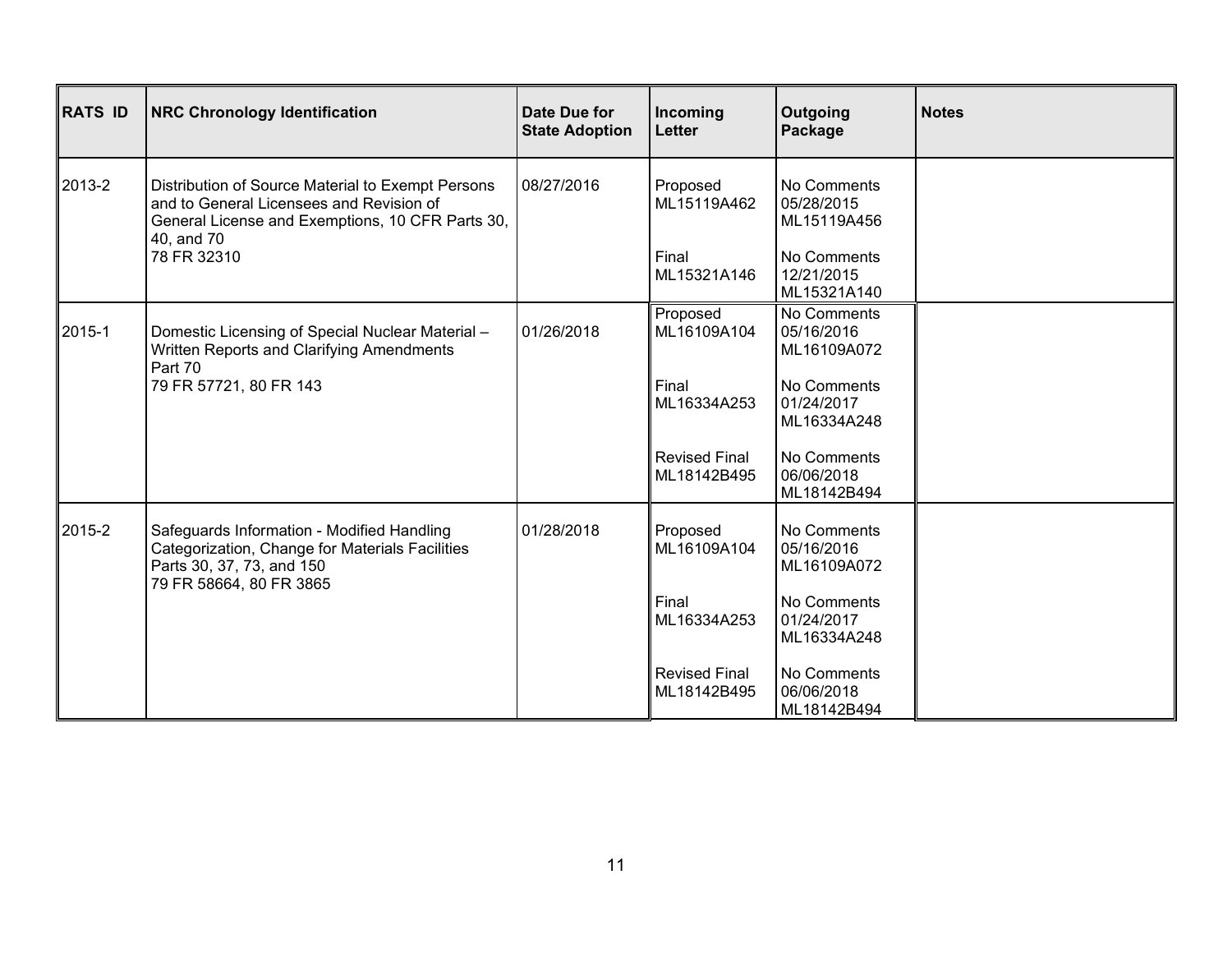| <b>RATS ID</b> | <b>NRC Chronology Identification</b>                                                                                                                                         | Date Due for<br><b>State Adoption</b>                      | Incoming<br><b>Letter</b>           | Outgoing<br>Package                      | <b>Notes</b> |
|----------------|------------------------------------------------------------------------------------------------------------------------------------------------------------------------------|------------------------------------------------------------|-------------------------------------|------------------------------------------|--------------|
| 2015-3         | Revisions to Transportation Safety Requirements<br>and Harmonization with International Atomic<br><b>Energy Agency Transportation Requirements</b><br>Part 71<br>80 FR 33987 | 07/13/2018<br>*extended to<br>08/15/2020<br>See STC 17-060 | Proposed<br>ML16109A104             | No Comments<br>05/16/2016<br>ML16109A072 |              |
|                |                                                                                                                                                                              |                                                            | Final<br>ML16334A253                | Comments<br>01/24/2017<br>ML16334A248    |              |
|                |                                                                                                                                                                              |                                                            | <b>Revised Final</b><br>ML18142B495 | No Comments<br>06/06/2018<br>ML18142B494 |              |
| 2015-4         | Miscellaneous Corrections, Parts 37 and 40<br>80 FR 45841                                                                                                                    | 09/02/2018                                                 | Proposed<br>ML16109A104             | No Comments<br>05/16/2016<br>ML16109A072 |              |
|                |                                                                                                                                                                              |                                                            | Final<br>ML16334A253                | No Comments<br>01/24/2017<br>ML16334A248 |              |
|                |                                                                                                                                                                              |                                                            | <b>Revised Final</b><br>ML18142B495 | No Comments<br>06/06/2018<br>ML18142B494 |              |
| 2015-5         | Miscellaneous Corrections, 10 CFR Parts 19, 20,<br>30, 32, 37, 40, 61, 70, 71, and 150<br>80 FR 74974                                                                        | 12/31/2018                                                 | Proposed<br>ML16109A104             | No Comments<br>05/16/2016<br>ML16109A072 |              |
|                |                                                                                                                                                                              |                                                            | Final<br>ML16334A253                | No Comments<br>01/24/2017<br>ML16334A248 |              |
|                |                                                                                                                                                                              |                                                            | <b>Revised Final</b><br>ML18142B495 | No Comments<br>06/06/2018<br>ML18142B494 |              |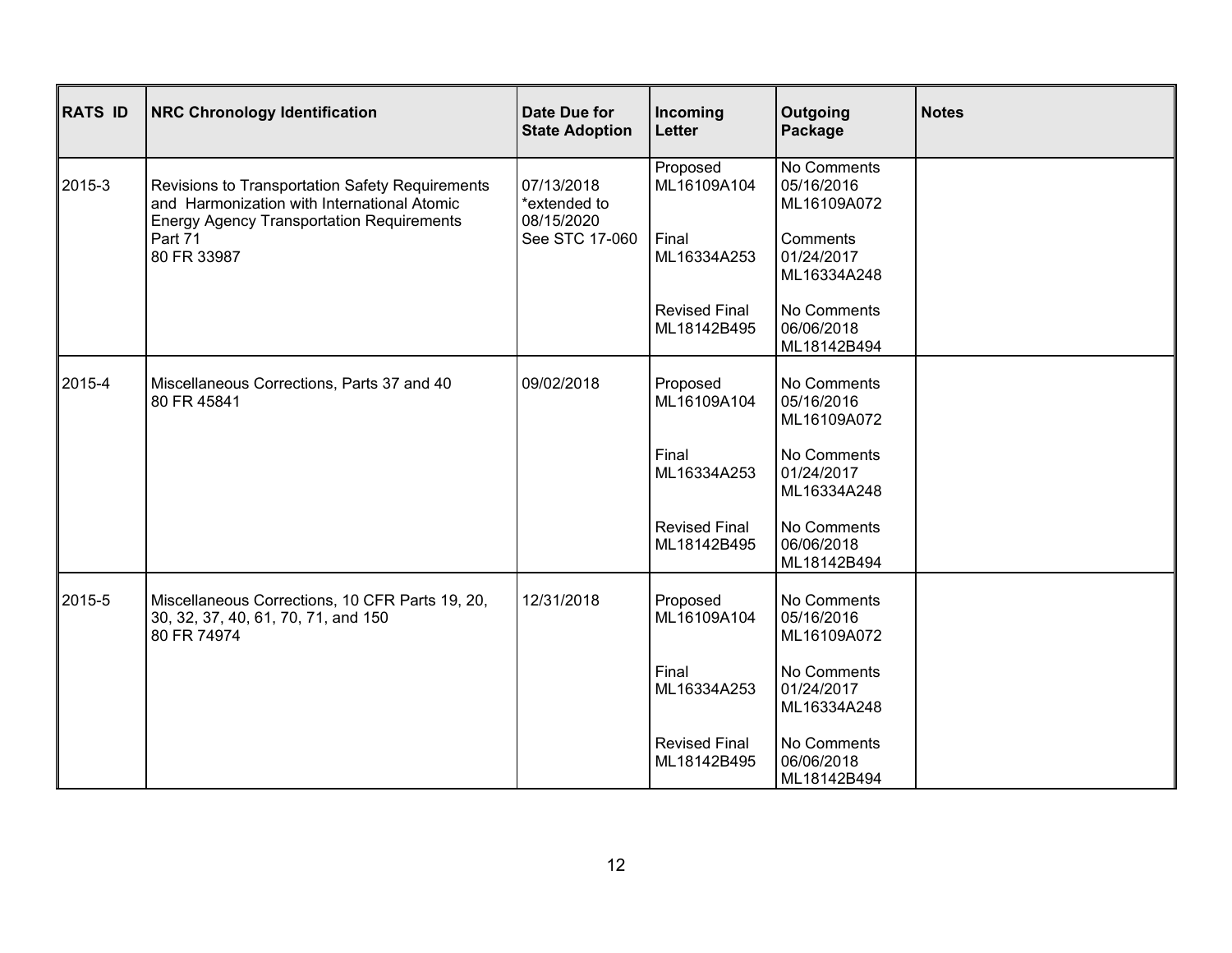| <b>RATS ID</b> | <b>NRC Chronology Identification</b>                                                                                                                | Date Due for<br><b>State Adoption</b> | Incoming<br><b>Letter</b>           | Outgoing<br>Package                      | <b>Notes</b> |
|----------------|-----------------------------------------------------------------------------------------------------------------------------------------------------|---------------------------------------|-------------------------------------|------------------------------------------|--------------|
| *2018-1        | Medical Use of Byproduct Material - Medical Event<br>Definitions, Training and Experience, and Clarifying<br>Amendments, 10 CFR Parts 30, 32 and 35 | 01/14/2022                            | Proposed<br>ML21166A324             | Comments<br>07/27/2021<br>ML21166A314    |              |
|                |                                                                                                                                                     |                                       | Final<br>ML22010A074                | Comment<br>02/17/2022<br>ML22010080      |              |
|                |                                                                                                                                                     |                                       | <b>Revised Final</b><br>ML22060A173 | Comment<br>03/16/2022<br>ML22060A170     |              |
|                |                                                                                                                                                     |                                       | <b>Revised Final</b><br>ML22097A073 | No Comments<br>05/18/2022<br>ML22097A063 |              |
| 2018-2         | Miscellaneous Corrections -<br><b>Organizational Changes</b><br>10 CFR Parts 37, 40. 70 and 71                                                      | 12/21/2021                            | Proposed<br>ML21166A324             | Comments<br>07/27/2021<br>ML21166A314    |              |
|                |                                                                                                                                                     |                                       | Final<br>ML22010A074                | Comment<br>02/17/2022<br>ML22010A080     |              |
|                |                                                                                                                                                     |                                       | <b>Revised Final</b><br>ML22060A173 | No Comments<br>03/16/2022<br>ML22060A170 |              |
| 2018-3         | <b>Miscellaneous Corrections</b><br>Parts 1, 2, 34, 37, 50, 71, 73, and 140                                                                         | 7/30/2022                             |                                     |                                          |              |
| 2019-1         | <b>Miscellaneous Corrections</b><br>Parts 2, 21, 37, 50, 52, 73, and 110                                                                            | 12/18/2022                            |                                     |                                          |              |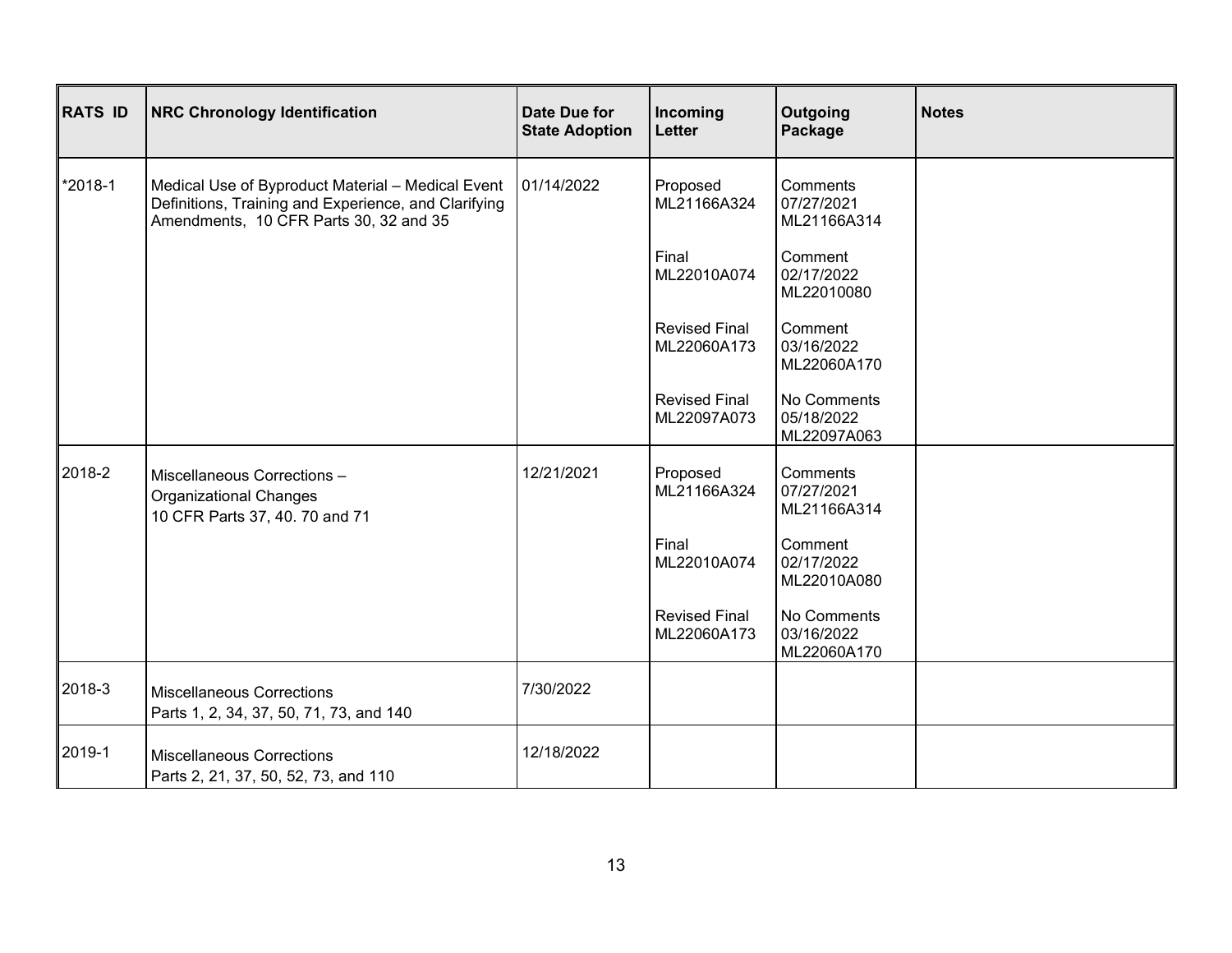| <b>RATS ID</b> | <b>NRC Chronology Identification</b>                                                                                                                          | <b>Date Due for</b><br><b>State Adoption</b> | Incoming<br>Letter      | Outgoing<br>Package                      | <b>Notes</b> |
|----------------|---------------------------------------------------------------------------------------------------------------------------------------------------------------|----------------------------------------------|-------------------------|------------------------------------------|--------------|
| 2019-2         | Organizational Changes and Conforming<br>Amendments<br>Parts 1, 2, 37, 40, 50, 51, 52, 55, 71, 72, 73, 74,<br>100, 140, and 150                               | 12/30/2022                                   |                         |                                          |              |
| 2020-1         | <b>Individual Monitoring Devices</b><br>10 CFR Parts 34, 36, and 39                                                                                           | 06/16/2023                                   |                         |                                          |              |
| 2020-2         | Social Security Number Fraud Prevention<br>10 CFR Parts 9 and 35                                                                                              | 08/17/2023                                   |                         |                                          |              |
| 2020-3         | <b>Miscellaneous Corrections</b><br>10 CFR Parts 1, 2, 19, 20, 21, 30, 34, 35, 40, 50,<br>51, 52, 60, 61, 62, 63, 70, 71, 72, 73, 74, 75, 76,<br>110, and 140 | 11/16/2023                                   |                         |                                          |              |
| $2021 - 1$     | <b>Miscellaneous Corrections</b><br>10 CFR Parts 2, 11, 20, 25, 32, 35, 37, 50, 52,55,<br>70, 72, 73, 95, and 110                                             | 09/08/2024                                   |                         |                                          |              |
| 2021-2         | <b>Miscellaneous Corrections</b><br>10 CFR Parts 9, 37, 40, 50, 51, 52, 55, 71, 73, and<br>110                                                                | 12/30/2024                                   |                         |                                          |              |
| N/A            | 10 CFR 20.1301, 32.72, 35.80 and 35.3045                                                                                                                      | N/A                                          | Final<br>ML113310005    | No Comments<br>01/11/2012<br>ML113530474 |              |
| N/A            | 10 CFR 31.5, 35.60, 35.63 35.75, and 35.80                                                                                                                    | N/A                                          | Final<br>ML13061A002    | No Comments<br>03/28/2013<br>ML13070A113 |              |
| N/A            | 10 CFR 35.61                                                                                                                                                  | N/A                                          | Proposed<br>ML13347A977 | No Comments<br>01/17/2014<br>ML13347A961 |              |